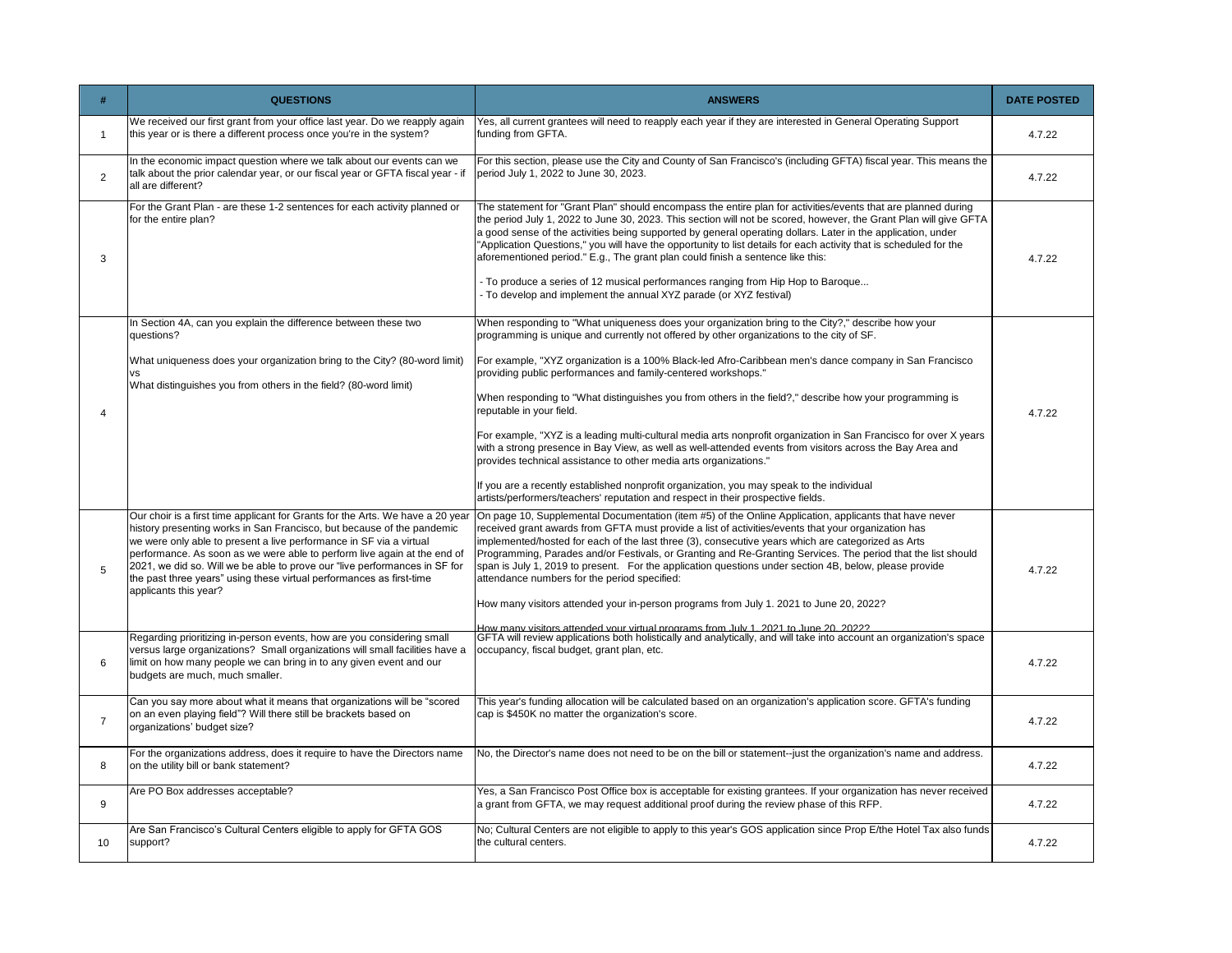| 11 | For fiscally sponsored applicants, should the General Operating Budget<br>come from the fiscal sponsor or from the sponsoree?                                                                                                                                                                                                                                                                      | The general operating budget should come from the Sponsoree in instances where there is a Fiscal Sponsor. All<br>RFP and application information has been updated to indicate this. Download the amended RFP here:<br>https://sfgfta.org/wp-content/uploads/2022/04/01_FY23-Draft-RFP-for-Publishing_4-6-22_FINAL-<br>PDF_Amendment-V1.pdf                                                                                                                                                                                                                               | 4.7.22                    |
|----|----------------------------------------------------------------------------------------------------------------------------------------------------------------------------------------------------------------------------------------------------------------------------------------------------------------------------------------------------------------------------------------------------|--------------------------------------------------------------------------------------------------------------------------------------------------------------------------------------------------------------------------------------------------------------------------------------------------------------------------------------------------------------------------------------------------------------------------------------------------------------------------------------------------------------------------------------------------------------------------|---------------------------|
| 12 | My organization recently became a nonprofit through a fiscal sponsor. We<br>have been in existence for many years with shows and arts events. Can<br>we count 3 years of activity prior to becoming a nonprofit?                                                                                                                                                                                   | Yes, they will also need to provide a list of activities/events that they have implemented/hosted for each of the<br>last three (3), consecutive years which are categorized as Arts Programming or Parades and/or Festivals.                                                                                                                                                                                                                                                                                                                                            | 4.7.22                    |
| 13 | For Proof of Address, can the fiscal sponsor provide their own proof of SF<br>Corporate Address for the sponsoree's application, since the fiscal sponsor<br>organization serves as the headquarters / main office on behalf of its<br>sponsors?                                                                                                                                                   | GFTA will accept a fiscal sponsor's proof of SF Corporate Address on behalf of the sponsoree's application.                                                                                                                                                                                                                                                                                                                                                                                                                                                              | 4.7.22                    |
| 14 | To be eligible for programming, do organizations need to have up-to-date<br>information in the SMU Data for the Arts system?                                                                                                                                                                                                                                                                       | GFTA does not require organizations to have up-to-date information in the SMU Data for the Arts system.                                                                                                                                                                                                                                                                                                                                                                                                                                                                  | 4.7.22                    |
| 15 | Can you say more about the prioritization around hiring / funding / paying<br>SF-based artists? While that is certainly a part of our community, the<br>ongoing housing and economic crisis has caused many artists in our<br>community to move to other parts of the Bay Area. How is GFTA<br>considering the ongoing gentrification SF is facing in this area and how it's<br>impacting artists? | We are painfully aware that many San Francisco based artists cannot afford to live in San Francisco because of<br>the cost of living and lack of affordable housing. But we understand how important it is to support and keep<br>artists living in San Francisco. Prioritizing artists and residents who live in San Francisco with funding in art<br>opportunities and employment is crucial to our economic recovery.<br>The artist residence information also helps SF Art's departments craft and quantify language to advocate for<br>artists' affordable housing. | 4.7.22                    |
| 16 | Are you taking steps to ensure consistency in the scoring process from<br>year to year?                                                                                                                                                                                                                                                                                                            | This year we have a new application and evaluation criteria. The scoring process will be different because of<br>these changes, but the process of staff scoring the applications will be the same as last year. Please note, last<br>year was the first time GFTA scored grants for funding.                                                                                                                                                                                                                                                                            | 4.7.22                    |
| 17 | If you are a returning grantee, do you report on your performances?                                                                                                                                                                                                                                                                                                                                | No, for the application phase of this grant cycle, GFTA is not requesting any reporting from grantees beyond<br>what is in the application questions and Supplemental Documentation list.                                                                                                                                                                                                                                                                                                                                                                                | 4.7.22                    |
| 18 | Can you talk about the "reimbursement" basis for getting the actual grant<br>funds (once we are awarded)?                                                                                                                                                                                                                                                                                          | If an applicant receives a notice of award and after their grant has been executed and encumbered (a Purchase<br>Order has been generated for the grant), grantees can reference the GFTA website for guidance on submitting<br>reimbursement requests, https://sfgfta.org/for-grantees/reimbursement-guidelines/.                                                                                                                                                                                                                                                       | 4.7.22                    |
| 19 | We are a current grantee of SFGFTA. Our grant period runs through June<br>30. Will we need to have submitted receipts for the full amount by the May<br>deadline in order to reapply?                                                                                                                                                                                                              | Organizations that received a GFTA grant last year, FY22, have until June 30, 2022 to submit reimbursement<br>receipts.                                                                                                                                                                                                                                                                                                                                                                                                                                                  | 4.7.22                    |
| 20 | We were able to save our progress in the online portal last year. Why are<br>we not able to this year?                                                                                                                                                                                                                                                                                             | As of April 4, 2022, applicants are able to save their progress in the online portal.                                                                                                                                                                                                                                                                                                                                                                                                                                                                                    | 4.7.22                    |
| 21 | Does the form allow for use of bullet points? (formatting)                                                                                                                                                                                                                                                                                                                                         | If you copy and paste from Word, the bullet points should appear. If not, you can manually enter a "-".                                                                                                                                                                                                                                                                                                                                                                                                                                                                  | 4.7.22                    |
| 22 | Can questions be answered fully in bullet points or are full sentences also<br>required to frame the bullet points?                                                                                                                                                                                                                                                                                | Questions can be fully answered in bullet points. Full sentences to frame the bullet points are not required by<br>GFTA.                                                                                                                                                                                                                                                                                                                                                                                                                                                 | 4.7.22                    |
| 23 | 1) Is GFTA able to provide an application template as a word doc?<br>2) I went to the GFTA online link, https://sfgfta.tfaforms.net/23, but was<br>unable to print the application 1form to draft answers on. Can you assist<br>me?                                                                                                                                                                | The Word document is available here: https://sfgfta.org/program-information/fy23-general-operating-support-<br>application/<br>Another option is to copy the application questions from pages 8 to 13 of the RFP, then paste them into a Word<br>document and begin drafting your answers. Here is the link to the RFP: https://sfgfta.org/wp-<br>content/uploads/2022/04/01_FY23-Draft-RFP-for-Publishing_4-6-22_FINAL_Amendment-V2.docx.pdf<br>If you have Adobe Acrobat Pro, you may convert the PDF into Word.                                                       | 4.7.22, edited<br>4.13.22 |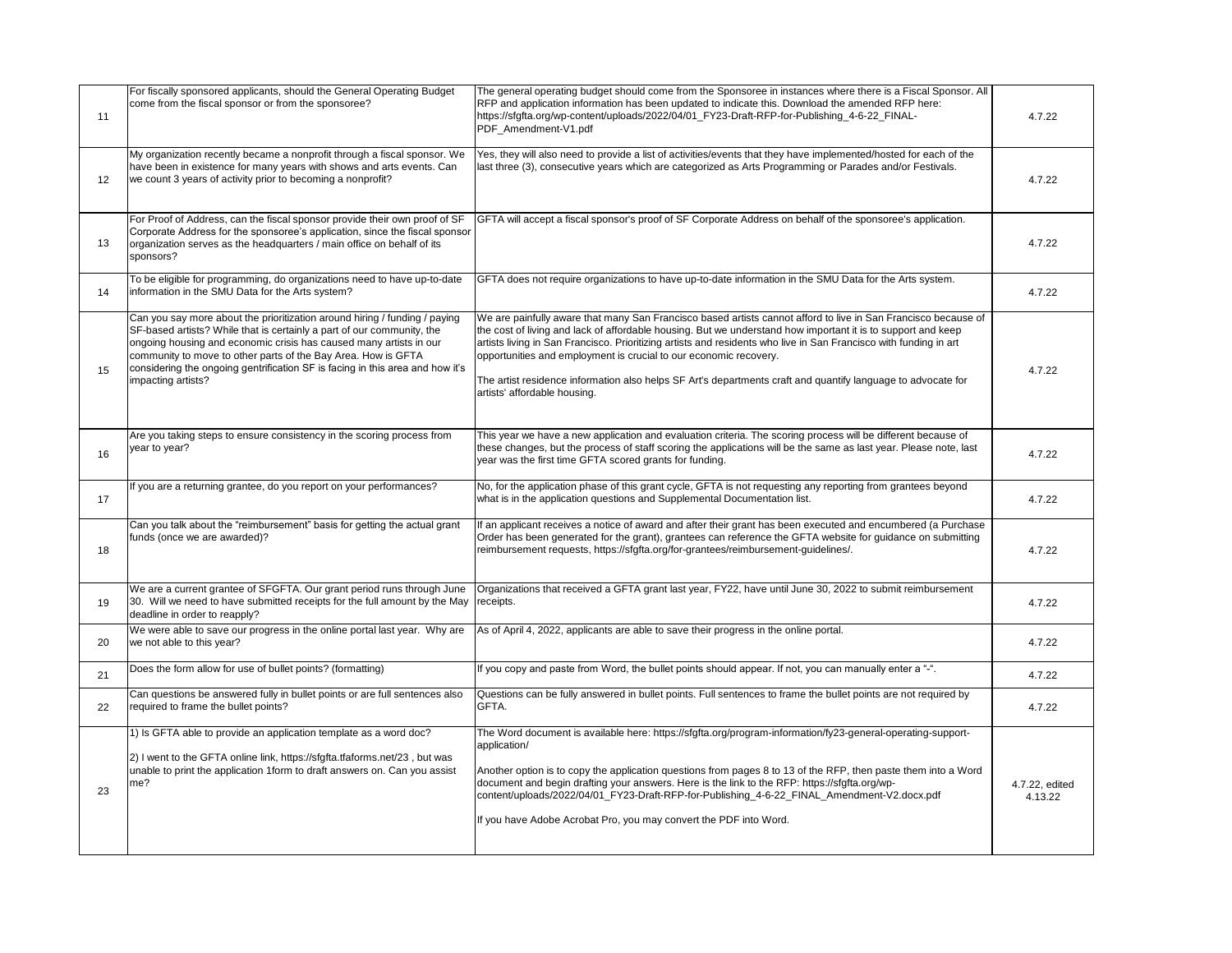| 24 | Is there a way to scoll through the application in the online portal to see<br>what the format and layout look like before actually starting to input<br>answers; or can GFTA provide a PDF or screen shot of this for applicants?                                               | You may scroll through the online application by typing "test" responses to move onto the next pages. We<br>cannot provide a PDF or screenshot of the online application at this moment.                                                                                                                                                                                                                                                                                                                                                                                                                                                                                 | 4.7.22, edited<br>4.13.22 |
|----|----------------------------------------------------------------------------------------------------------------------------------------------------------------------------------------------------------------------------------------------------------------------------------|--------------------------------------------------------------------------------------------------------------------------------------------------------------------------------------------------------------------------------------------------------------------------------------------------------------------------------------------------------------------------------------------------------------------------------------------------------------------------------------------------------------------------------------------------------------------------------------------------------------------------------------------------------------------------|---------------------------|
| 25 | Is the application on Formstack this year?                                                                                                                                                                                                                                       | This year, the application is on FormAssembly.                                                                                                                                                                                                                                                                                                                                                                                                                                                                                                                                                                                                                           | 4.7.22                    |
| 26 | When you reference a word limit. Does it include spaces?                                                                                                                                                                                                                         | The word limit does not include spaces.                                                                                                                                                                                                                                                                                                                                                                                                                                                                                                                                                                                                                                  | 4.7.22                    |
| 27 | Will GFTA be offering any open hours to support applicants with technical<br>assistance?                                                                                                                                                                                         | GFTA staff will be offering three virtual technical assistance sessions. Please visit<br>https://sfgfta.org/meetings/meetings/ for dates and links.                                                                                                                                                                                                                                                                                                                                                                                                                                                                                                                      | 4.7.22, edited<br>4.13.22 |
| 28 | I am interested in attending an application workshop. How do I log on?                                                                                                                                                                                                           | Zoom links for our Virtual Workshops are located at https://sfgfta.org/meetings/meetings/                                                                                                                                                                                                                                                                                                                                                                                                                                                                                                                                                                                | 4.7.22                    |
| 29 | According to instructions provided, required documents to be attached to<br>the application must be less than 20mb before uploading. If the size of an<br>attachment exceeds the 20mb size limit - for example: form 990 for the<br>organization - how should it be transmitted? | 20 MB should be more than sufficient for each upload. We strongly encourage you to complete the application<br>and uploads well before the deadline. If you experience technical difficulties contact GFTA immediately at<br>GFTA@sfgov.org.                                                                                                                                                                                                                                                                                                                                                                                                                             | 4.7.22                    |
| 30 | How do we best advise applicants on how much an organization<br>can/should request? (25% of their previous year's budget? Other<br>percentage or framework?) Please provide transparency on your limits.                                                                         | There are no guidelines regarding award amount to request in the application. A couple of considerations when<br>determining the amount to request are:<br>1. The award amount received from GFTA in the previous years<br>2. Your organization's budgetary needs<br>These are only a couple of recommended considerations and you are welcome to identify others. Note that, if<br>your organization is awarded, there is no guarantee the amount requested in the application will be the award<br>amount.<br>Awards are typically between \$10K and \$450K depending on the application score and the awardees general<br>operating budget size.                      | 4.7.22                    |
| 31 | Can you talk more about the impact of GFTA's decreased budget this year<br>on the numbers of organizations and amounts of awards that will be<br>distributed?                                                                                                                    | For FY23, the GFTA budget will again see a decrease of several million dollars as we did in the last budget cycle<br>FY22. We do not know how many organizations will be funded since we do not know how many applications will<br>be submitted and how many of those submissions will score enough points to qualify for an award. If an<br>application's score is under 60, it will be completely defunded; If its score is in the 60's, the organization will<br>receive less funding than other organizations with higher scores. Once all applications are scored, GFTA<br>Finance team will formulate the allocation of funding based on scores and GFTA's budget. | 4.7.22                    |
| 32 | Can I still apply if our organization performs outside the city?                                                                                                                                                                                                                 | Yes, but your organization must be physically located in San Francisco and any general operating support funds<br>that are granted must support activities and programming held within the City and County of San Francisco.                                                                                                                                                                                                                                                                                                                                                                                                                                             | 4.13.22                   |
| 33 | Why was regranting folded into general operating?                                                                                                                                                                                                                                | We have consolidated all former programs into one in order to simplify the RFP process and reduce the number<br>of RFP releases.                                                                                                                                                                                                                                                                                                                                                                                                                                                                                                                                         | 4.19.22                   |
| 34 | Given COVID closed our venues through the year depending on the<br>incidents of cases and variants many planned events had to be canceled.<br>How will that affect the numbers scores?                                                                                           | We understand that we live in an unpredictable world when it comes to pandemic health orders. If you are asked<br>to cancel planned in person events, GFTA will be flexible just as we were in 2020 and 2021. It will not affect your<br>score.                                                                                                                                                                                                                                                                                                                                                                                                                          | 4.19.22                   |
| 35 | What info from pub78data do you need.? It was limited to our name and<br>number                                                                                                                                                                                                  | Please reference page 15 of the RFP, for a snippet of what the Pub 78 Data form looks like. The "On Publication<br>78 Data List" should indicate yes when this is retrieved for your organization. The instructions on how to retrieve<br>the form are on RFP page 14.                                                                                                                                                                                                                                                                                                                                                                                                   | 4.19.22                   |
| 36 | What happened to the millions of dollars proposition E gave to the arts?                                                                                                                                                                                                         | Prop E was funded by the Hotel Tax. Because of the pandemic, the funding from the Hotel Tax was decimated.<br>During last year's budget cycle, the Mayor backfilled over \$11 million to GFTA from the City's General Fund.<br>Even with the backfill from the general fund, the GFTA budget was several million dollars short from previous<br>years. This year, again, GFTA will need funds from the City's general fund to fund arts organizations and once<br>again our budget will be several million dollars short.                                                                                                                                                | 4.19.22                   |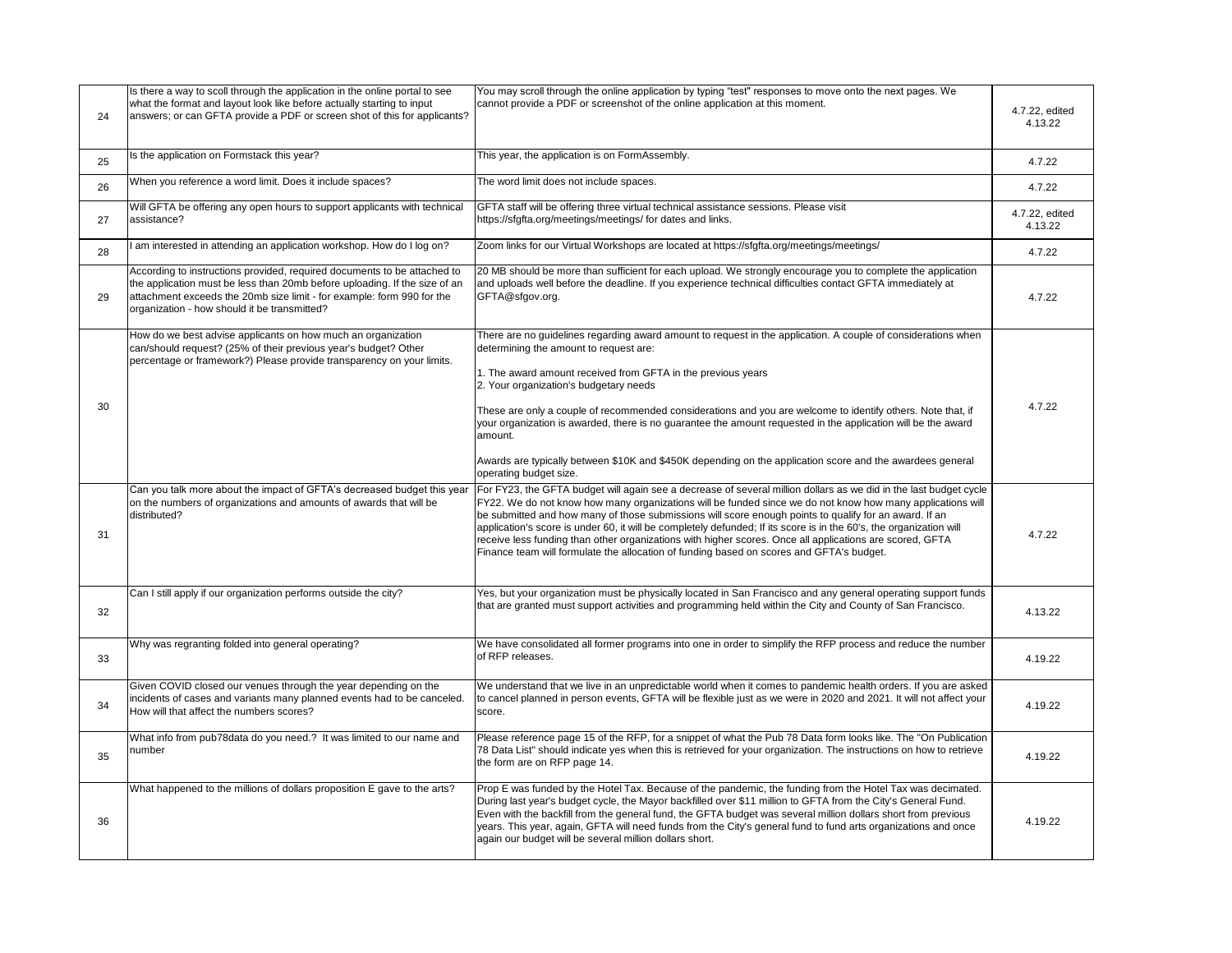| 37 | Can an applicant submit an unbalanced budget?                                                                                                                                                                                                                                                                          | Yes, though GFTA may follow up to request additional information related to that budget.                                                                                                                                                                                                                                                                                                                                                                                                                                                                                                                                                                                 | 4.19.22 |
|----|------------------------------------------------------------------------------------------------------------------------------------------------------------------------------------------------------------------------------------------------------------------------------------------------------------------------|--------------------------------------------------------------------------------------------------------------------------------------------------------------------------------------------------------------------------------------------------------------------------------------------------------------------------------------------------------------------------------------------------------------------------------------------------------------------------------------------------------------------------------------------------------------------------------------------------------------------------------------------------------------------------|---------|
| 38 | Will a recording of the application workshop be available?                                                                                                                                                                                                                                                             | Yes, we will be uploading a recording of our April 12th Application Workshop in the Meetings section of our<br>website.                                                                                                                                                                                                                                                                                                                                                                                                                                                                                                                                                  | 4.19.22 |
| 39 | Can you apply for multiple catagories? For example Parades / Festival +<br>Art Programming?                                                                                                                                                                                                                            | One organization may apply for multiple categories, however you will need to submit a separate application for<br>each category.                                                                                                                                                                                                                                                                                                                                                                                                                                                                                                                                         | 4.19.22 |
| 40 | Does the grant type (arts programming, regranting, parades, etc) impact<br>the amount of funding available to the applicant?                                                                                                                                                                                           | No.                                                                                                                                                                                                                                                                                                                                                                                                                                                                                                                                                                                                                                                                      | 4.19.22 |
| 41 | What is the total GFTA budget for FY2023?                                                                                                                                                                                                                                                                              | GFTA is asking for \$12 million this year from the general fund because of the lack of the Hotel Tax.                                                                                                                                                                                                                                                                                                                                                                                                                                                                                                                                                                    | 4.19.22 |
| 42 | Do we only count the visitors to our SF performances? We do<br>performances in Mountain View and Berkeley as well as SF.                                                                                                                                                                                               | Yes, only count your visitors from your San Francisco performances.                                                                                                                                                                                                                                                                                                                                                                                                                                                                                                                                                                                                      | 4.19.22 |
| 43 | Is "Re-granting" a new catagory? If not, what kinds of re-granting programs<br>have been funded in the past?                                                                                                                                                                                                           | GFTA has been funding re-granting services for the last several years. In the past it's been issued through<br>SPUN and a seperate RFP. Last grant cycle, it wasn't funded. We brought it back this year because we feel it<br>provides important support for arts organizations in this economic environment. We included it in the regular<br>'operating support" grant to make the RFP process more streamlined. This consolidtion will not impact Re-<br>Granting funding amounts, as all GFTA funding comes from the same funding bucket.                                                                                                                           | 4.19.22 |
| 44 | What is your desription of the granting and re-granting category?                                                                                                                                                                                                                                                      | Re-Granting Services should administer funding in the form of re-grants to nonprofit arts organizations for<br>general operating support. Criteria for Re-Granting programs should align with GFTA General Operating Support<br>criteria.<br>Granting Services should support the internal capacity of current and prospective GFTA grantees in the following<br>areas of development:<br>Audience development<br>Cultural competency and racial equity action plans<br>Financial management and literacy<br>Fundraising and development<br>Marketing and publicity<br>Nonprofit governance<br>Space/capital planning and evaluations<br>Strategic and business planning | 4.19.22 |
| 45 | For Form 990, you will need the sponsor's financial documentation for<br>fiscally sponsored organizations, yes?                                                                                                                                                                                                        | Yes.                                                                                                                                                                                                                                                                                                                                                                                                                                                                                                                                                                                                                                                                     | 4.19.22 |
| 46 | Can you clarify which funding sources are best to list in regards to Annual<br>Major Funding Sources? Top 10 funders? Foundations? Government?                                                                                                                                                                         | Annual major funding sources can include ticket sales, foundation funding, government funding, individual major<br>donors, etc.                                                                                                                                                                                                                                                                                                                                                                                                                                                                                                                                          | 4.19.22 |
| 47 | In the Supplemental Documentation section, can we upload more than one<br>document per item, or do documents need to be combined into one big<br>pdf? For example, one item requests the 990, plus a statement of activities<br>and statement of financial position. Do those all need to be combined into<br>one pdf? | Upload each required document under its individual section of the online application.                                                                                                                                                                                                                                                                                                                                                                                                                                                                                                                                                                                    | 4.19.22 |
| 48 | Do you want a statement of activities and statement of financial position for<br>the most recent available month for the current fiscal year; or do you want<br>these documents for the end of the most recently completed fiscal year?                                                                                | Please provide these documents for the end of the most recently completed fiscal year.                                                                                                                                                                                                                                                                                                                                                                                                                                                                                                                                                                                   | 4.19.22 |
| 49 | Do general operating funds cover staffing?                                                                                                                                                                                                                                                                             | Yes, except for donor development/relations, fundraising, or grant writing contractors'/staff members'<br>fees/salaries.                                                                                                                                                                                                                                                                                                                                                                                                                                                                                                                                                 | 4.19.22 |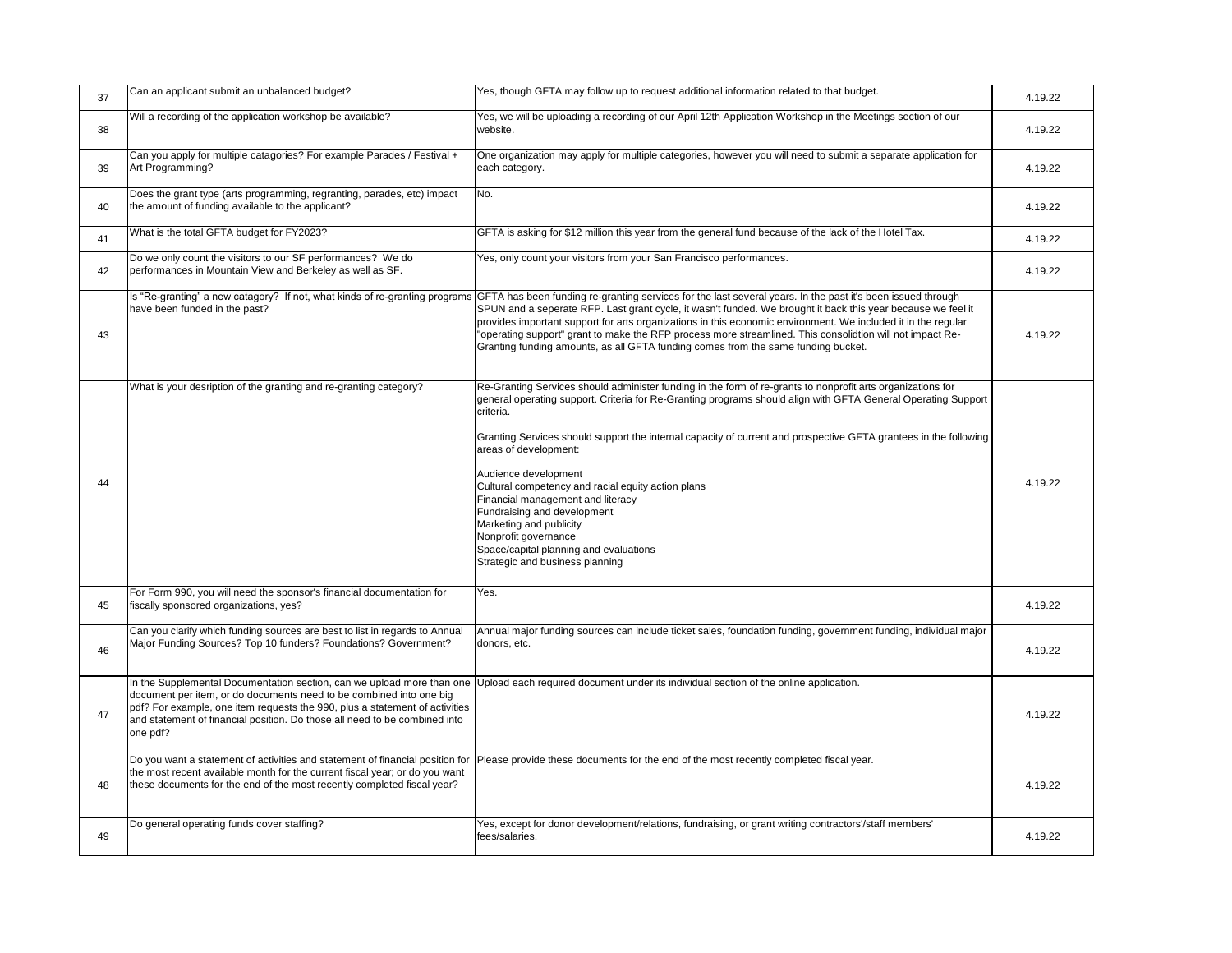| 50 | "For the period July 1, 2022 to June 30, 2023, what kind of programming<br>will be supported by your budget? (150-word limit)" Does this mean what<br>kind of programming do we already have funding for?                | Please provide a list of all activities/events/programs that you plan to host for the period July 1, 2022 to June 30,<br>2023 using your general operating budget. This list should include any programming for which you already have<br>funding.                                                                                                                                                                                                                                                                                                                                                                                                                                | 4.19.22 |
|----|--------------------------------------------------------------------------------------------------------------------------------------------------------------------------------------------------------------------------|-----------------------------------------------------------------------------------------------------------------------------------------------------------------------------------------------------------------------------------------------------------------------------------------------------------------------------------------------------------------------------------------------------------------------------------------------------------------------------------------------------------------------------------------------------------------------------------------------------------------------------------------------------------------------------------|---------|
| 51 | What constitutes a public performance and is that required by an arts<br>organization in order to receive a grant rather than online performances or<br>workshops that are open to the public?                           | At this time, we are prioritizing in person events for funding. Regarding online workshops, if you are applying for<br>granting and re-granting services, we will consider online workshops.                                                                                                                                                                                                                                                                                                                                                                                                                                                                                      | 4.19.22 |
| 52 | For Section 4B: My organization performs in parades and large public<br>events like the AIDS Walk and Giants games. Should I count the full<br>audience of those events in the number of visitors to in-person programs? | Yes                                                                                                                                                                                                                                                                                                                                                                                                                                                                                                                                                                                                                                                                               | 4.19.22 |
| 53 | What constitutes a "corporate address." What if an organization's office is<br>the same as their private residence?                                                                                                      | If your organization is regsitered with a private residence in San Francisco, that is fine.                                                                                                                                                                                                                                                                                                                                                                                                                                                                                                                                                                                       | 4.19.22 |
| 54 | If the city is incentivizing more in-person events to support economic<br>activity, is there additional funding to support COVID<br>prevention/mitigation/safety?                                                        | The City has funded COVID relief for 2 years, but this is definitely a question we will discuss with the Mayor's<br>team, SF Arts Commission and SF Public Health.                                                                                                                                                                                                                                                                                                                                                                                                                                                                                                                | 4.19.22 |
| 55 | Our organization conducted only online programming in 2020 and 2021.<br>How will this reflect in scoring of our capacity to implement in-person<br>programming in San Francisco?                                         | GFTA is prioritizing in person events for this grant cycle. If our health orders change, we will be flexible.                                                                                                                                                                                                                                                                                                                                                                                                                                                                                                                                                                     | 4.19.22 |
| 56 | Does getting city funding from other agencies lower our score?                                                                                                                                                           | No. Scores will only be based on the points received in Section 4 within the application.                                                                                                                                                                                                                                                                                                                                                                                                                                                                                                                                                                                         | 4.19.22 |
| 57 | Does a high ratio of Earned Income vs Contributed Income give us a better<br>score for the fiscal portion of the app?                                                                                                    | Any information you believe will make for a strong answer should be included in your answers.                                                                                                                                                                                                                                                                                                                                                                                                                                                                                                                                                                                     | 4.19.22 |
| 58 | If you're fiscally sponsored, is it the sponsor that should be registered as a<br>supplier or the sponsee?                                                                                                               | It is the fiscal sponsor.                                                                                                                                                                                                                                                                                                                                                                                                                                                                                                                                                                                                                                                         | 4.19.22 |
| 59 | Will a recording of the application workshop be available?                                                                                                                                                               | You can find a recording of our April 12th Application Workshop at https://vimeo.com/700978248                                                                                                                                                                                                                                                                                                                                                                                                                                                                                                                                                                                    | 5.9.22  |
| 60 | If working with a Fiscal Sponsor, which organization should the scored<br>section of application be based on?                                                                                                            | The answers in the scored section should reflect the sponoree's organization.                                                                                                                                                                                                                                                                                                                                                                                                                                                                                                                                                                                                     | 5.9.22  |
| 61 | Will your slide deck be available after the Application Workshop?                                                                                                                                                        | Yes, the slide deck is now available here: https://sfgfta.org/wp-content/uploads/2022/05/FY23-GFTA-Workshop-<br>Deck.pdf                                                                                                                                                                                                                                                                                                                                                                                                                                                                                                                                                          | 5.9.22  |
| 62 | Due to covid, programs were highly impacted in 2020-2022. How will this<br>affect applications if we didnt have many activities during that time?                                                                        | We understand that Covid has impacted programming for many organizations, which is why we have asked for<br>virtual attendance numbers alongside in-person attendance numbers from the previous fiscal year. Looking<br>forward to FY23, GFTA is prioritizing in-person events, with COVID-19 permitting, that will contribute to the<br>economic recovery and activation of San Francisco.<br>For new applicants to GFTA, we are able to make an exception to the request for a list of three consecutive<br>years of parades and/or festivals, and/or arts programs; and, instead, will accept the last several years of<br>programming – minus years impacted by the pandemic. | 5.9.22  |
|    |                                                                                                                                                                                                                          | For example, organizations that cannot provide activities/events/programming for one of the pandemic years<br>may provide a list of activities dating back to July 1, 2018. For organizations that cannot provide<br>activities/events/programming for two years of the pandemic, you may provide a list dating back to July 1, 2017.                                                                                                                                                                                                                                                                                                                                             |         |
| 63 | What is the most recently complete fiscal year for the General Operating<br>Budget for a July1 - June 30 fiscal year? Fy21 or the current year Fy22                                                                      | When submitting your organization's (Sponsoree's if there is a Fiscal Sponsor) general operating budget, the<br>most recently completed, board approved budget is what GFTA is requesting for the application. Since your<br>FY22 has not completed yet, please submit the budget for FY21.                                                                                                                                                                                                                                                                                                                                                                                       | 5.9.22  |